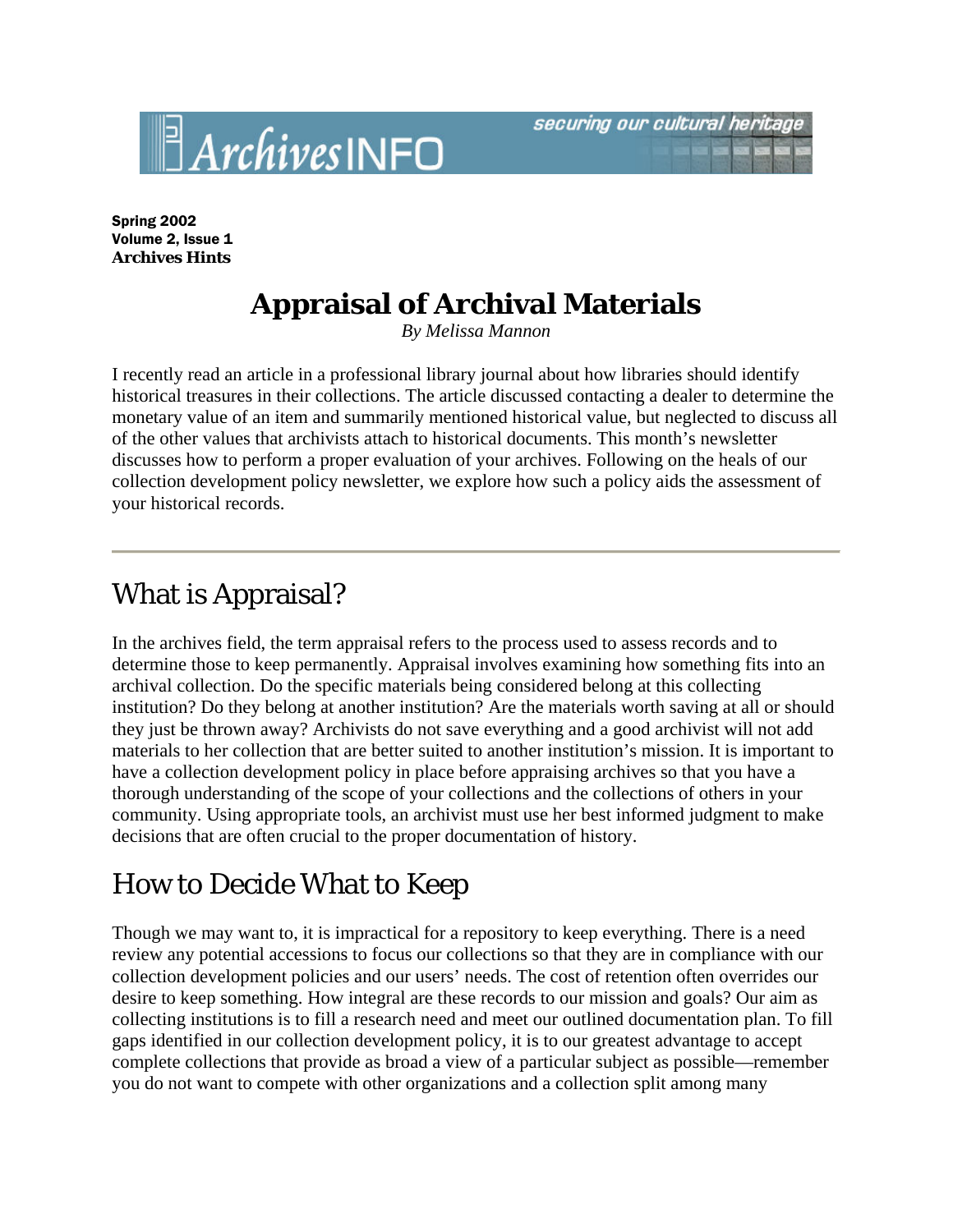institutions becomes diluted and less valuable for research. Judge records as groups and not individually.

To judge the value of a collection, first determine what is important to keep for administrative, legal, or fiscal purposes. These types of records are usually found in an institutional, business, or government archives. Then, determine if there is any historical importance to the records. View the records as products of the activity for which they were created. Here are some points to consider: When were records created? Why? What was / is important about the content or the creator? Do the records provide significant information about people, places, or events defined in your collection development policy? Is this information useful to your researchers? Does this collection contain information about a time period or group that is under-documented? Are the records rare? How do these records relate to others in your collections and community?

Sometimes the actual record itself is of value and not just the information contained within the record. The records are said to have intrinsic value that may include monetary worth, but may also describe something with sentimental or some other intangible worth.

Primarily, we are looking to develop our collections to fill gaps in the historical / archival record that we have vowed to keep in our community. What is important historically to one community may not be to another. Offer collections that don't fit within your goals to institutions that are more appropriate. Actively pursue materials that do fit within your collecting scope. Determine what newly created materials in your community can help tell the historical story that your collection development policy outlines. Both old and new documents can be important archives. Justify your decisions by keeping a written record of what you've reviewed and why you made the decisions you did.

Every record is useful to some researcher, but you can't save everything. Appraisal is a process that should involve understanding as much as you can about your collections, your collecting goals, and a potential new donation or purchase. The tools and information provided on the reverse page are exceptionally useful for helping to determine whether the new materials should be accessioned by your institution , considered by another repository, or discarded.

## **More Information on Appraisal and Useful Appraisal Tools**

**\*\*Appraisal Scorecard** - New York State Archives Web Site provides an exceptional introduction to appraisal and an appraisal tool with a useful list of questions that walks you step by step through the appraisal process. Though the site focuses on local government records, the methods can be applied to any type of Archives.

See: Backman, Prudence. *Appraisal of Local Government Records for Historical Value.* 1996.